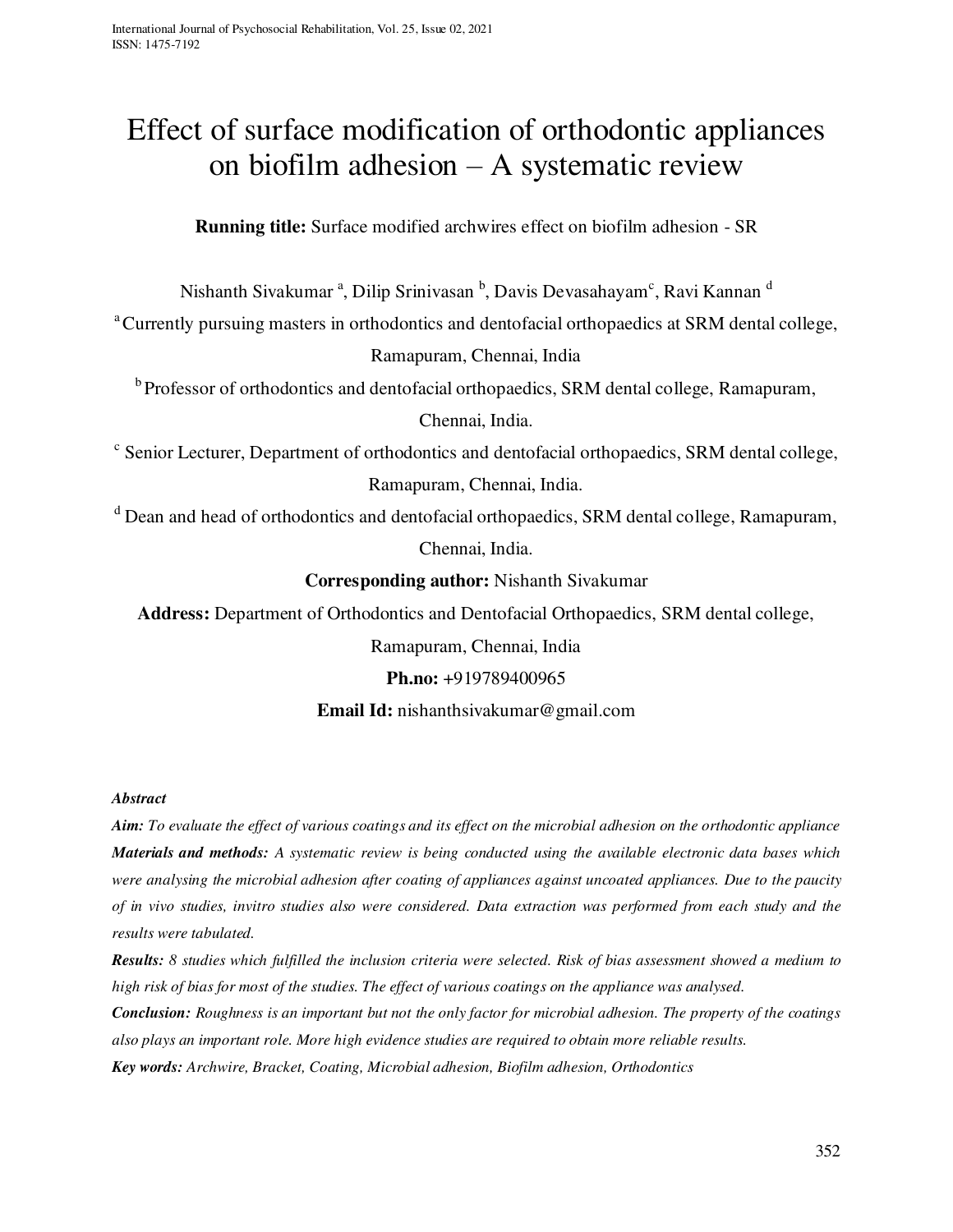## **1 Introduction**

There is an abundance of microorganisms in the oral cavity. The orthodontic appliances act as a nidus for food entrapment and also harbours microorganisms. The microorganisms along with the food particles form tenacious biofilms which can cause white spot lesions and gingival problems.

In a study done by Tufekci et al [1], they concluded that in patients undergoing orthodontic treatment had a time dependent increase in prevalence of white spot lesions.

A study by Liu et al [2] states orthodontic appliances form a conducive environment for factors causing gingival diseases and there is a significant increase in the amount of Porphyromonas gingivalis bacteria during orthodontic treatment which reduced after removal of the appliance.

The number of microorganisms that is harboured by these orthodontic appliances may be determined by its surface roughness. The rougher the surface, the more the biofilm it harbours. This was concluded by Marwa Tawfik et al [3]. Yet some studies are in disagreement and state surface roughness and microbial adhesion are not related [7].

Recently with the development of surface modification of archwire and brackets, a possibility of increasing or decreasing the surface roughness of the appliance is possible. But this also affects the biofilm adhesion of the orthodontic appliance. With the prevalence of these white spot lesions and gingivitis as a concern, appliances with coating of antimicrobials and or impregnated with an antimicrobial agent are also being studied by different authors. Various surface modification of the archwire have been carried out like epoxy coating, Teflon coating, Rhodium coating, Nitrogen ion implantation and Titanium oxide impregnation.

The aim of this systematic review was to summarise the microbial adhesion or biofilm adhesion on these surface modified archwires and brackets.

### **2 Research question**

In orthodontic appliances, does surface modification of its components reduce the biofilm adhesion or microbial count when compared to conventional orthodontic appliance?

#### **3 Materials and methods**

This systematic review is structured in accordance to the PRISMA guidelines [4] (preferred reporting items for systematic reviews and meta-analyses).

### **3.1 Eligibility criteria**

**Population:** Studies involving the use of an orthodontic appliance including orthodontic wire or bracket which is being studied for the surface adhesion of biofilm and microbial count after surface modification.

**Intervention:** Articles involving surface modification of the appliance which includes coating, ion implantation and impregnation with antimicrobials.

**Comparator:** Articles comparing uncoated archwires or brackets with coated or partially coated brackets or archwires are only included in the study. Articles comparing two coated archwires are not included in the study.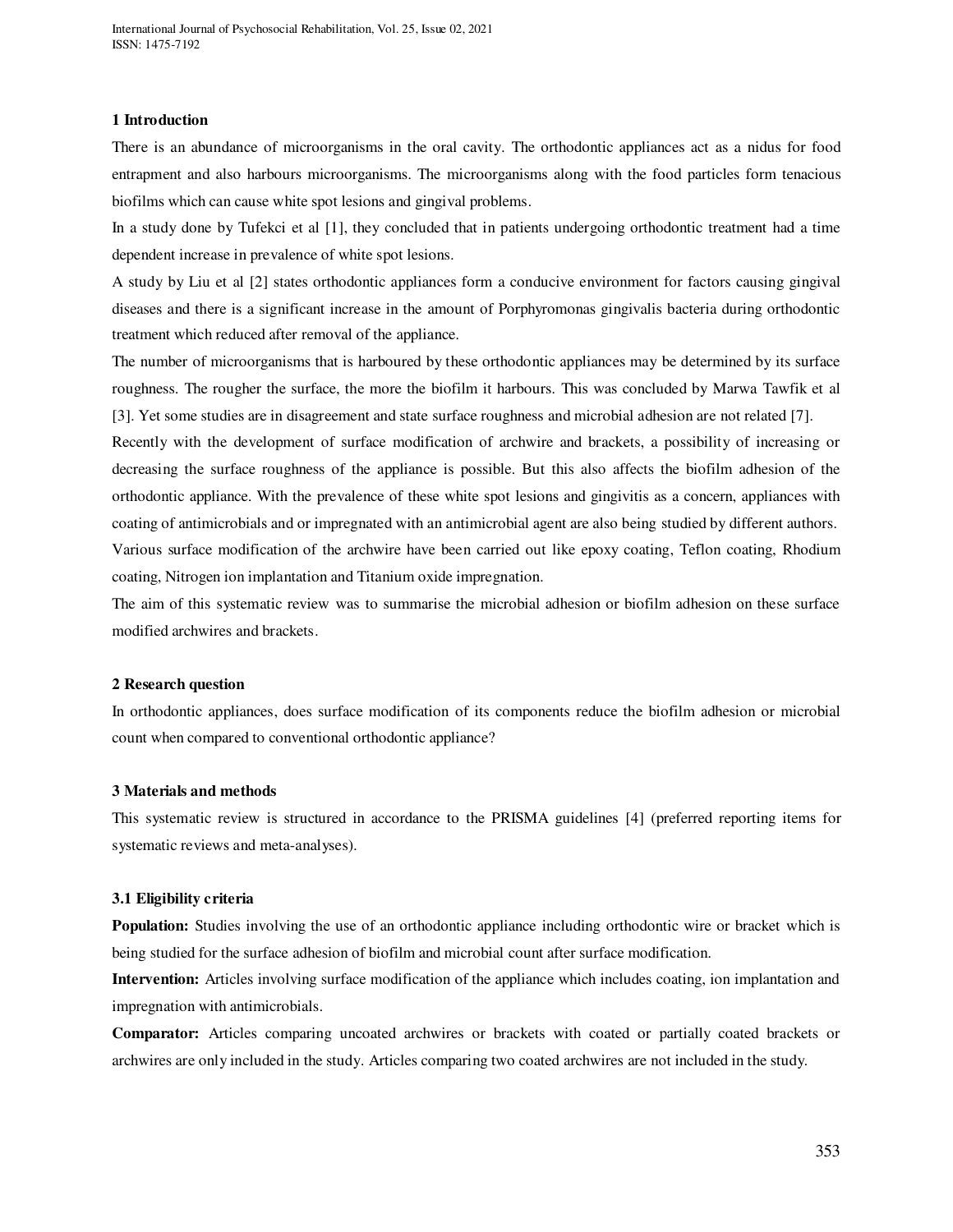**Outcome:** Studies with the primary outcome of determining the amount biofilm adhesion to the appliance or the number of microbes which are adhered to the appliance in the study period

Studies with the secondary outcome of determining the surface roughness of the appliance which is being surface modified. Studies not involving the above-mentioned outcomes are not included.

**Study:** Randomised control trials,Prospective controlled clinical trials and invitro studies focussing on biofilm adhesion and surface modification of coated archwire were included. Case reports, case series and descriptive studies, review articles, opinion articles were excluded.

Articles in English were only included

The PICO protocol of the studies included is presented in table 1

## **3.2 Search strategy**

A comprehensive search was done in the electronic search engine using PubMed, Scopus, Google scholar, Cochrane clinical trials, Embase and Medline databases without limitations to identify eligible articles. The initial search was carried out on June 2020 and was repeated on July 2020 to finalise before writeup. The MeSH terms used were Orthodontics AND (archwire OR wires OR Brackets) AND (microbial count OR bacterial adhesion OR Biofilm).

 The collection of studies was further expanded to major orthodontic journals across the globe like American Journal of orthodontics and dentofacial orthopaedics, Angle Orthodontist, Journal of clinical orthodontics, European journal of orthodontics and Journal of Indian orthodontic society. References and related articles were hand checked using electronic search engines in case they got missed out during the above procedures.

Two reviewers independently scanned the titles of the articles which were identified by electronic as well as manual search and decided whether it was relevant to the study. The abstract of the articles was carefully as well as critically appraised to identify studies that met our inclusion criteria. If a consensus about inclusion of a study was not obtained between the two authors, a third reviewer was consulted with.

PRIMA flow chart for the systematic review is presented in figure 1.

| <b>Research</b>                                   | Population      | <b>Intervention</b>        | Comparator         | Outcome  | <b>Study</b> |
|---------------------------------------------------|-----------------|----------------------------|--------------------|----------|--------------|
|                                                   |                 |                            |                    |          | design       |
| The effect of the titanium nitride coating on     | Archwire        | of<br>Coating<br><b>SS</b> | <b>Uncoated SS</b> | Biofilm  | Prospective  |
| bacterial adhesion on orthodontic stainless-steel |                 | with TiN                   |                    | adhesion | <b>CCT</b>   |
| wires: in vivo study - Amini et al 2017 [6]       |                 |                            |                    |          |              |
| Comparative analysis of microorganism adhesion    | Archwire        | Coated NiTi                | <b>Uncoated SS</b> | Biofilm  | Prospective  |
| partially coated, and uncoated<br>on coated,      |                 | Partially<br>coated        | Uncoated           | adhesion | <b>CCT</b>   |
| orthodontic archwires: A prospective clinical     |                 | NiTi                       | <b>NiTi</b>        |          |              |
| study - Costa Lima et al 2019 [7]                 |                 |                            |                    |          |              |
| Reduction of biofilm on orthodontic brackets with | <b>Brackets</b> | <b>PTFE</b><br>coated      | Uncoated           | Biofilm  | Prospective  |
| the use of a polytetrafluoroethylene coating -    |                 | <b>brackets</b>            | <b>brackets</b>    | adhesion | <b>CCT</b>   |
| Demling et al 2010[8]                             |                 |                            |                    |          |              |

**Table 1: PICO table for the studies included**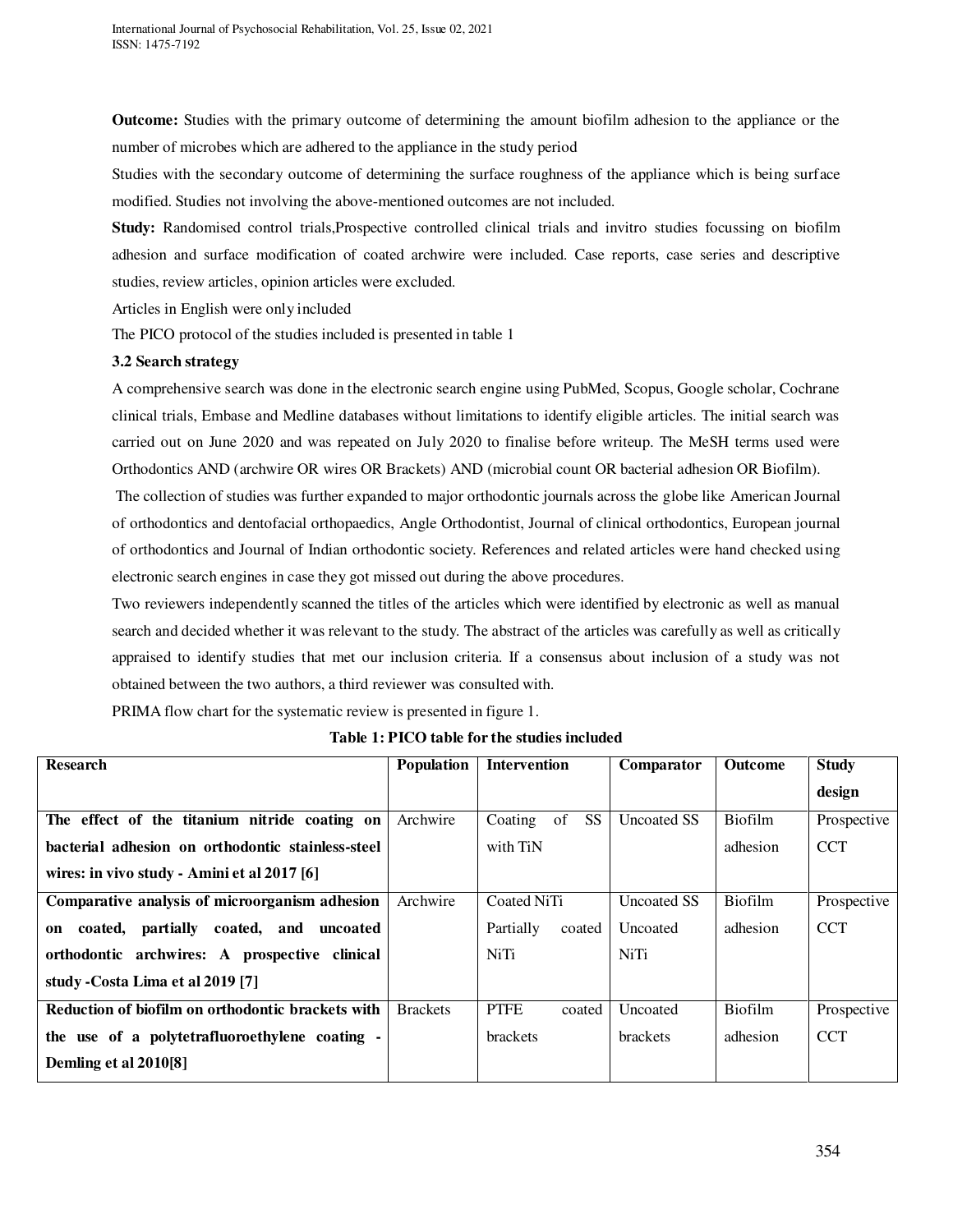| antimicrobial<br>Long-term<br>of<br>assessment           | <b>Brackets</b> | TiO <sub>2</sub> Coating of | Uncoated              | Biofilm  | Invitro |
|----------------------------------------------------------|-----------------|-----------------------------|-----------------------|----------|---------|
| orthodontic brackets coated with nitrogen-doped          |                 | brackets                    | brackets              | adhesion |         |
| titanium dioxide against Streptococcus mutans -          |                 |                             |                       |          |         |
| Salehi et al 2018 [9]                                    |                 |                             |                       |          |         |
| Polytetrafluoroethylene<br><b>Influence</b><br>of Epoxy, | Archwire        | Epoxy<br>coated             | Uncoated              | Biofilm  | Invitro |
| (PTFE) and Rhodium surface coatings on surface           |                 | <b>NiTi</b>                 | <b>NiTi</b>           | adhesion |         |
| roughness, nano-mechanical properties and                |                 | PTFE coated NiTi            |                       |          |         |
| biofilm adhesion of Nickel Titanium (Ni-Ti)              |                 | Rhodium coated              |                       |          |         |
| archwires - Asiri et al 2010 [10]                        |                 | NiTi                        |                       |          |         |
| Bacterial adhesion on conventional and self-             | <b>Brackets</b> | Polymer coating             | Conventional          | Biofilm  | Invitro |
| ligating metallic brackets after surface treatment       |                 | conventional<br>$\sigma$ f  | <b>SL</b><br>and      | adhesion |         |
| with plasma-polymerized hexamethyldisiloxane -           |                 | and SL bracket              | brackets              |          |         |
| Tupinambá et al 2017 [11]                                |                 |                             |                       |          |         |
| In vitro assessment of stainless-steel orthodontic       | <b>Brackets</b> | $Ag + TiO2$ coated          | SS brackets           | Biofilm  | invitro |
| brackets coated with titanium oxide mixed Ag for         |                 | brackets                    |                       | adhesion |         |
| anti-adherent and antibacterial properties against       |                 |                             |                       |          |         |
| <b>Streptococcus</b><br>mutans and Porphyromonas         |                 |                             |                       |          |         |
| gingivalis - Fatani et al 2017 [12]                      |                 |                             |                       |          |         |
| Quantitative assessment of Mutans Streptococci           | Archwire        | Aesthetic Coated            | Uncoated<br><b>SS</b> | Biofilm  | Invitro |
| adhesion to coated and uncoated orthodontic              |                 | <b>SS</b>                   | wire                  | adhesion |         |
| archwires (In vitro study) - Al-Lami et al 2014          |                 | Aesthetic Coated            | Uncoated              |          |         |
| $[13]$                                                   |                 | <b>NiTi</b>                 | NiTi wire             |          |         |

SS – Stainless steel, NiTi – Nickel titanium, TiN – Titanium Nitride, PTFE – Polytetrafluorethylene (Teflon), TiO<sup>2</sup> – Titanium Oxide, SL – Self ligating, CCT – Controlledclinical trial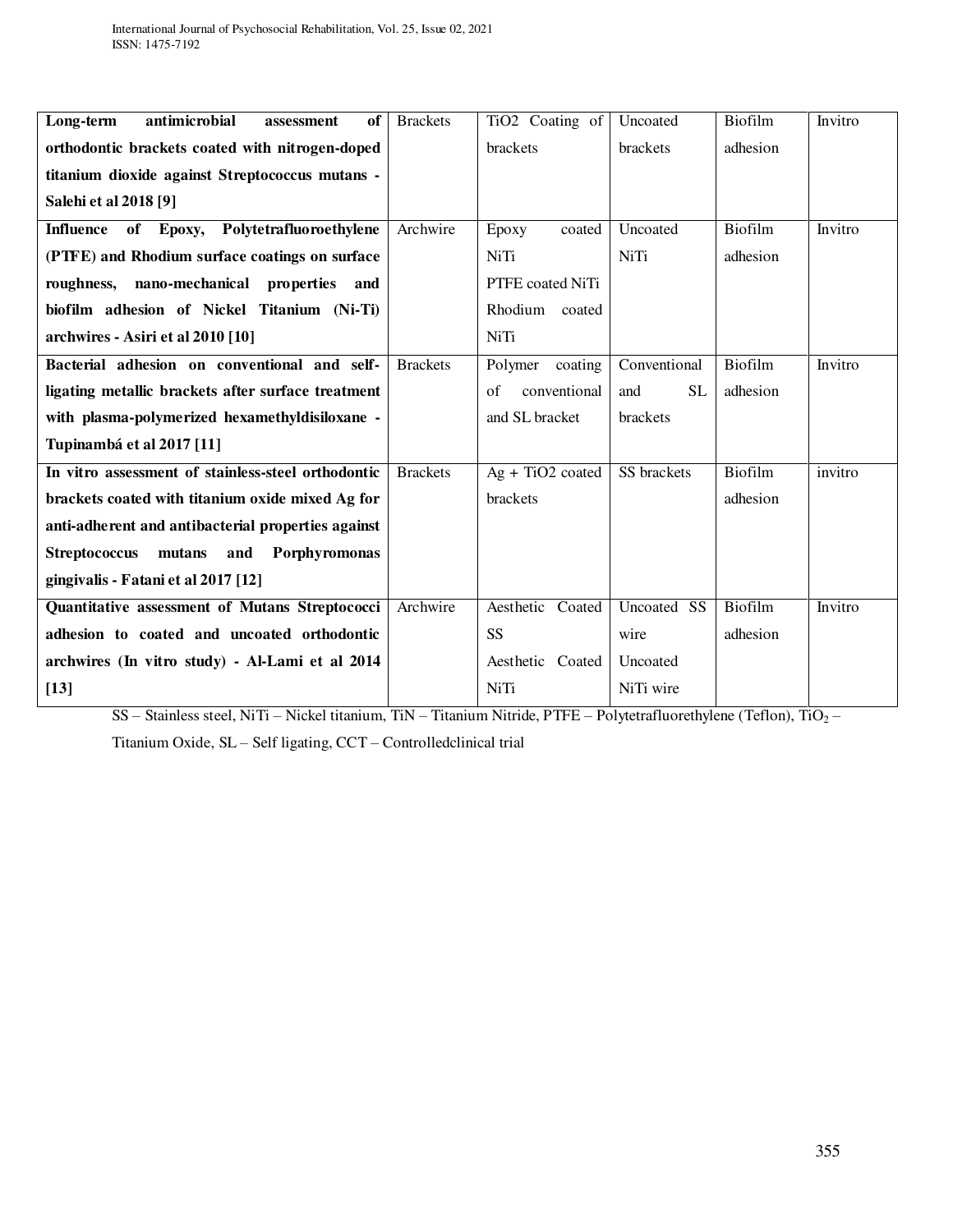## **Figure 1: PRISMA flow chart**





## **3.3 Risk of Bias assessment**

Risk of bias was done for all the eight studies which were included in the systematic review. Bias assessment was done using Cochrane Risk of Bias in Non-randomized Studies - of Interventions (ROBINS 1 tool) for in vivo studies and Downs and Black check list for in-vitro studies that were included in the study.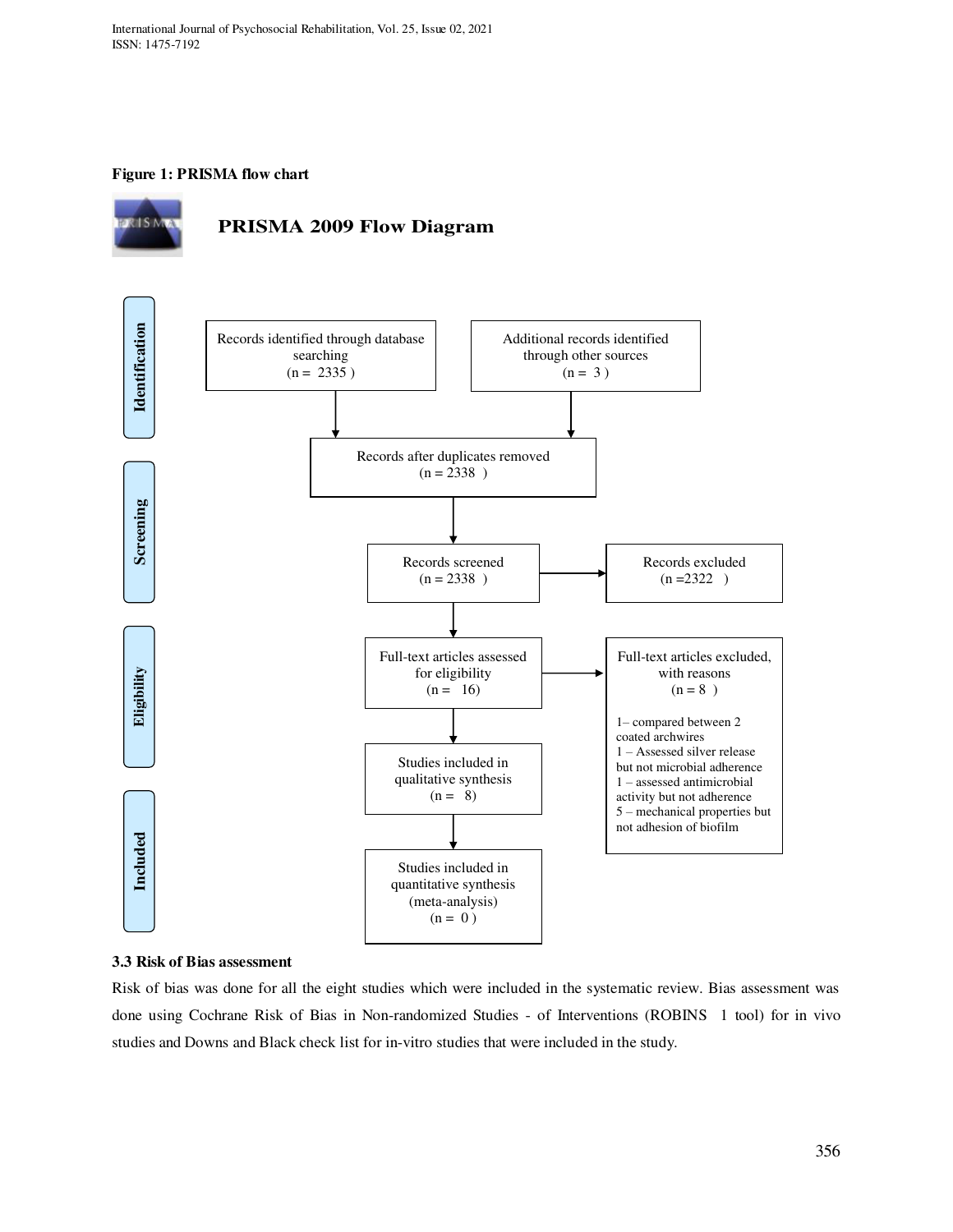The risk assessment was done independently by two authors. In case of any disagreement between the authors, a third author was consulted with. For invitro studies, scores regarding attrition and sample randomising were excluded as they were not applicable for them.

Due to the high heterogenicity in the type of surface modification used and the methods used to assess the biofilm adhesion in the studies included systematic review, a meta-analysis was not possible.

## **3.4 Data Extraction**

After eliminating the duplicates, full texts were obtained for the all the studies which were eligible for the study. Two authors independently extracted the data form the articles. Sample size, Appliance type, surface modification used, bacterial exposure type and duration. Invitro characteristics like storage and sterilization of the appliance before study, number of tests done per sample, how the microbial count was performed and surface roughness determination if any as an outcome.

## **4 Results**

Electronic data search received 2335 results in the online data bases that were available. Manual searching was also done for articles matching the inclusion criteria. The studies were then screened based on the title for relevancy to the inclusion criteria, after which 2322 studies were excluded. In case of uncertainty, the abstract was studied. Full texts were obtained for the remaining 16 articles and 8 of them was excluded because it did not meet with the eligibility criteria of the present systematic review. [14] compared between two coated archwire, [15] studied the silver release alone but didn't report the microbial count or adhesion, [16] did a research on coating but didn't not quantify the microbial adhesion or the cell count, but gave anti-microbial activity by disc diffusion method, [17], [18], [19], [20] were studies which researched about the surface and mechanical properties but didn't not gave the biofilm adhesion of these coated wires, [21] described the relationship between the aesthetic coating of archwire and roughness but didn't mention about the bacterial adhesion. Finally, eight studies which fulfilled the eligibility criteria were used for the systematic review.

## **4.1 Risk of bias**

The risk of bias assessment that was performed using  $ROBINS - 1$  tool is being recorded in table 2.1 and the ones assessed using downs and black check list is tabulated in table 2.2. Most of the invivo studies had moderate to low risk of bias and the invitro studies had moderate to high risk of bias.

| Bias due  | Bias in      | Bias in        | Bias due to   | Bias due | Bias in   | Bias in      | Overall |
|-----------|--------------|----------------|---------------|----------|-----------|--------------|---------|
| to        | selection of | classification | deviations    | to       | measureme | selection of |         |
| confoundi | participants | of             | from intended | missing  | nt        | the reported |         |
| ng        | into the     | interventions  | interventions | data     | of        | result       |         |
|           | study        |                |               |          | outcomes  |              |         |
|           |              |                |               |          |           |              |         |

| Table 2.1: Risk of Bias assessment for invivo studies |  |
|-------------------------------------------------------|--|
|-------------------------------------------------------|--|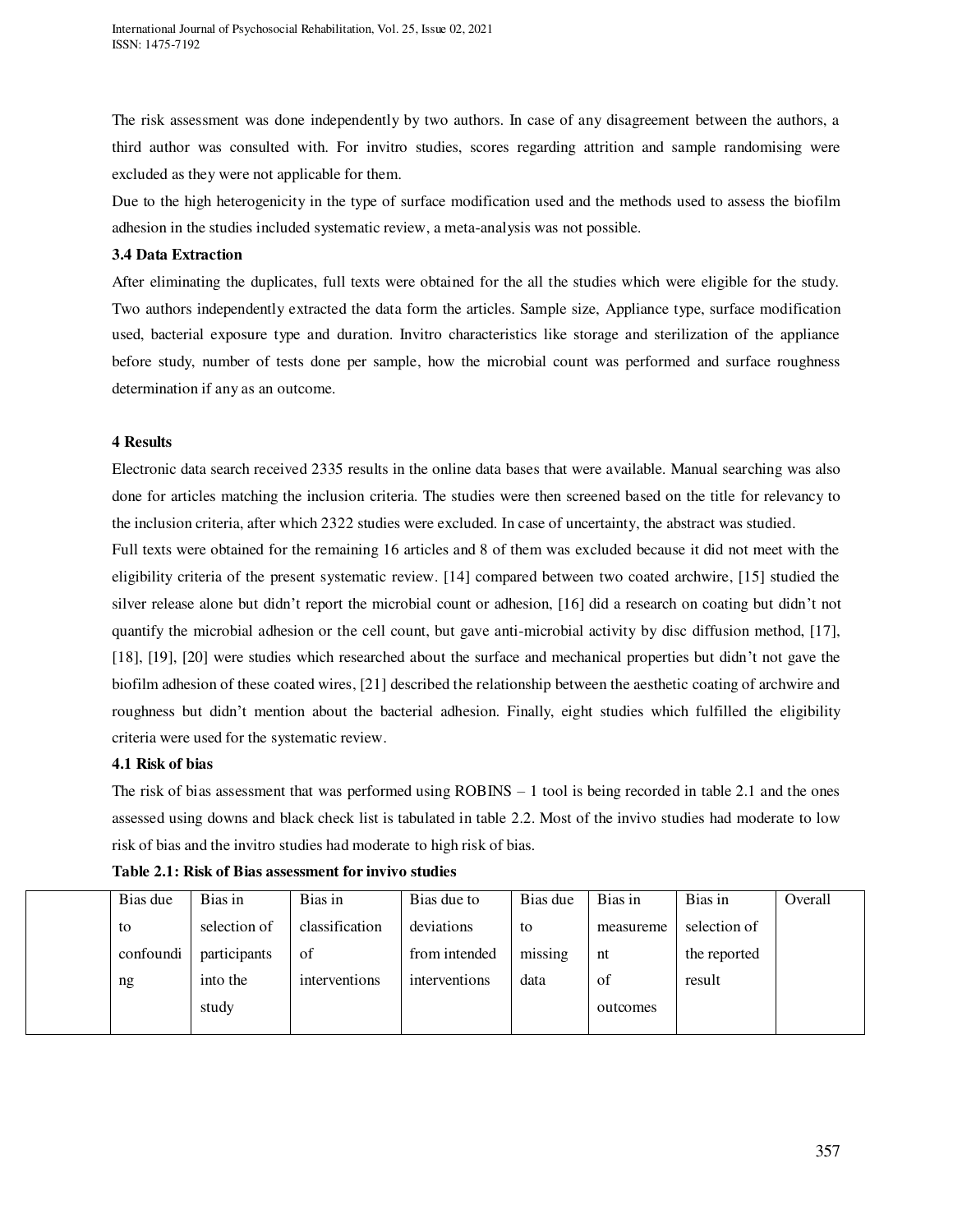| 1.1 PN   | 2.1 N    | 3.1 Y    | 4.1 N    | 5.1 N    | $6.1$ PY | 7.1 <sub>N</sub> | Serious      |
|----------|----------|----------|----------|----------|----------|------------------|--------------|
| 1.7 NI   | 2.4 NI   | 3.2 Y    | 4.3 Y    | 5.2 PY   | 6.2 Y    | 7.2 N            | risk of bias |
| Low risk | Moderate | 3.3 PY   | 4.4 Y    | 5.3 PY   | 6.3 Y    | 7.3 N            |              |
|          | risk     | Low risk | 4.5 Y    | 5.4 NA   | 6.4 N    | Low risk         |              |
|          |          |          | Low risk | 5.5 NA   | Serious  |                  |              |
|          |          |          |          | Serious  | risk     |                  |              |
|          |          |          |          | risk     |          |                  |              |
| 1.1 PN   | 2.1 N    | 3.1 Y    | 4.1 N    | 5.1 PY   | 6.1 PY   | 7.1 N            | Moderate     |
| 1.7 NI   | 2.4 NI   | 3.2 Y    | 4.3 Y    | 5.2 N    | 6.2 N    | 7.2 N            | risk of bias |
| Low risk | Moderate | 3.3 PY   | 4.4 Y    | 5.3 N    | 6.3 Y    | 7.3 N            |              |
|          | risk     | Low risk | 4.5 Y    | Low risk | 6.4 N    | Low risk         |              |
|          |          |          | Low risk |          | Low risk |                  |              |
| 1.2 PN   | 2.1 N    | 3.1 Y    | 4.1 N    | 5.1 PY   | 6.1 PY   | 7.1 <sub>N</sub> | Moderate     |
| 1.7 NI   | 2.4 NI   | 3.2 Y    | 4.3 Y    | 5.2 N    | 6.2 N    | 7.2 N            | risk of bias |
| Low risk | Moderate | 3.3 PY   | 4.4 Y    | 5.3 N    | 6.3 Y    | 7.3 N            |              |
|          | risk     | Low risk | 4.5 Y    | Low risk | 6.4 N    | Low risk         |              |
|          |          |          | Low risk |          | Low risk |                  |              |
|          |          |          |          |          |          |                  |              |

## **4.2 Data extraction**

Of the eight studies reviewed, four [8], [9], [11], [12] studies were based on surface modification of the bracket and Four [6], [7], [10], [13] studies were based on the surface modification of the archwire. The results of the data extraction are presented in table 3.

Roughness was estimated as secondary outcome in three studies of which two were done with surface profilometer [7], [10] and one with confocal microscopy [11] which are described in Table 4.

Titanium compounds [6], [9], [12], rhodium coating [7], [10], Teflon coating [7], [8], [10], [13] and Polymer coating [10], [11], [13] were studied in this systematic review.

**Table 2.2: Risk of Bias assessment of invitro studies** 

| <b>Assessment</b>  | Salehi et al | Asiri et al | Tupinambá  | Fatani et al | Al-Lami et   |
|--------------------|--------------|-------------|------------|--------------|--------------|
|                    | 2018 [9]     | 2010 [10]   | et al 2017 | 2017 [12]    | al 2014 [13] |
|                    |              |             | $[11]$     |              |              |
|                    |              |             |            |              |              |
| Aim                |              |             |            |              |              |
| Outcomes           | $\Omega$     | $\theta$    | $\Omega$   |              |              |
| Inclusion criteria |              | $\theta$    |            | $\Omega$     |              |
| Interventions      |              |             |            | $\Omega$     |              |
| Confounders        | $\Omega$     | $\Omega$    | $\Omega$   | $\Omega$     | $\theta$     |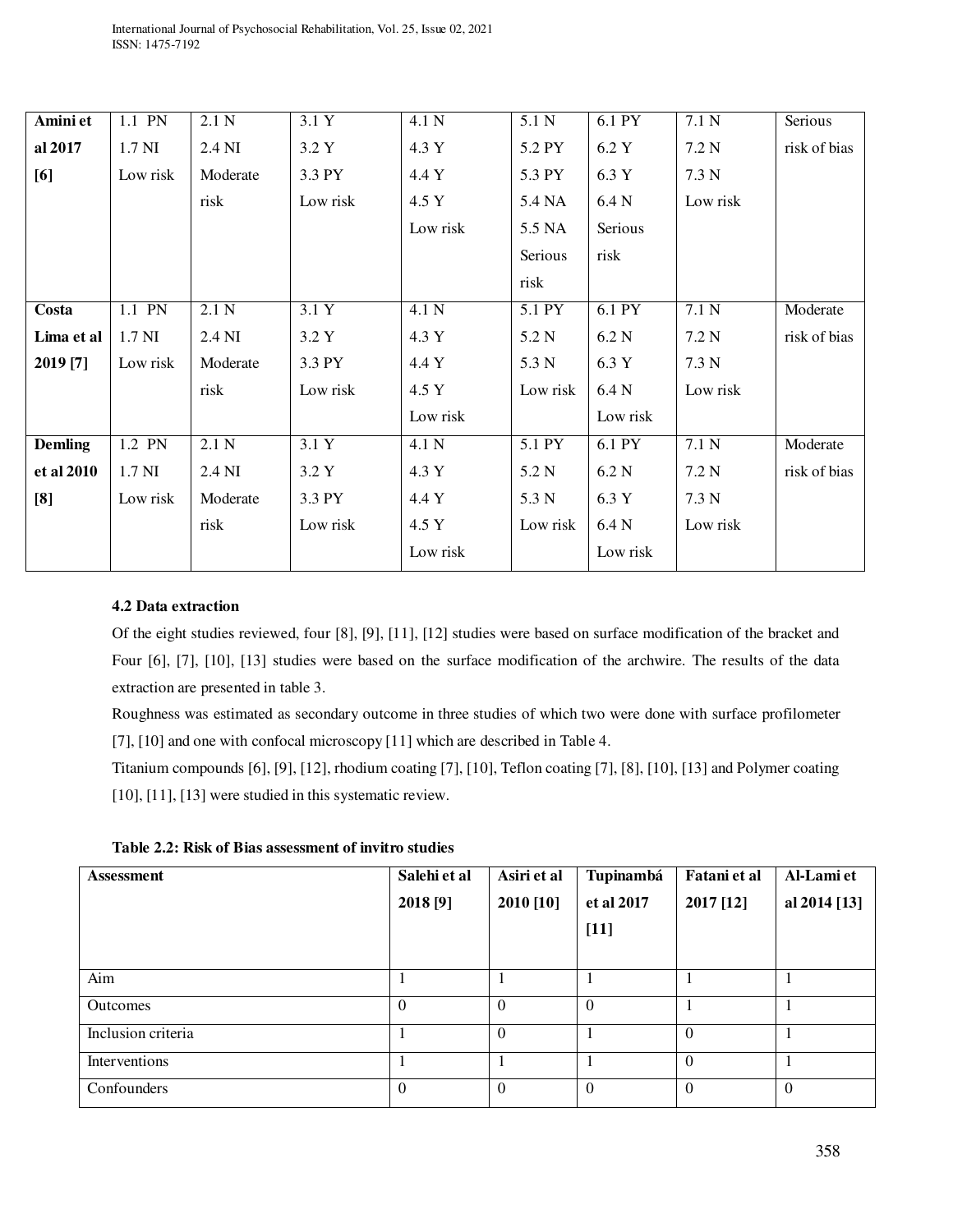| Main outcomes described?               | 1              | $\mathbf{1}$   | $\mathbf{1}$   | 1              | 1              |
|----------------------------------------|----------------|----------------|----------------|----------------|----------------|
| Estimates of random variability        | $\mathbf{1}$   | $\Omega$       | $\mathbf{1}$   | $\overline{0}$ | $\mathbf{1}$   |
| <b>ADR</b> reporting                   | $\overline{0}$ | $\overline{0}$ | $\overline{0}$ | $\overline{0}$ | $\overline{0}$ |
| Attrition reported?                    | $\overline{0}$ | $\overline{0}$ | $\overline{0}$ | $\overline{0}$ | $\overline{0}$ |
| Actual p value reported?               | $\mathbf{1}$   | $\overline{0}$ | $\mathbf{1}$   | $\overline{0}$ | $\mathbf{1}$   |
| Samples asked to participate represent | $\overline{1}$ | $\overline{1}$ | $\overline{1}$ | $\mathbf{1}$   | 1              |
| population                             |                |                |                |                |                |
| Samples prepared represent population  | $\mathbf{1}$   | $\mathbf{1}$   | $\mathbf{1}$   | $\mathbf{1}$   | $\mathbf{1}$   |
| Samples from facility used?            | $\overline{0}$ | $\mathbf{1}$   | $\overline{0}$ | $\mathbf{1}$   | $\mathbf{1}$   |
| <b>Blind samples?</b>                  | $\Omega$       | $\Omega$       | $\Omega$       | $\Omega$       | $\Omega$       |
| Researcher blinding?                   | $\overline{0}$ | $\overline{0}$ | $\overline{0}$ | $\overline{0}$ | $\Omega$       |
| Data dredging?                         | $\mathbf{1}$   | $\mathbf{1}$   | $\mathbf{1}$   | $\mathbf{1}$   | $\mathbf{1}$   |
| Length of follow up same?              | $\mathbf{1}$   | $\mathbf{1}$   | $\mathbf{1}$   | $\mathbf{1}$   | $\mathbf{1}$   |
| Statistical tests used appropriate?    | $\mathbf{1}$   | $\mathbf{1}$   | $\mathbf{1}$   | $\mathbf{1}$   | $\mathbf{1}$   |
| Compliance reliable?                   | $\overline{1}$ | $\overline{1}$ | $\mathbf{1}$   | $\mathbf{1}$   | $\mathbf{1}$   |
| Outcomes accurately measures?          | $\overline{1}$ | $\mathbf{1}$   | $\mathbf{1}$   | $\mathbf{1}$   | $\mathbf{1}$   |
| Samples from same population?          | $\mathbf{1}$   | $\mathbf{1}$   | $\mathbf{1}$   | $\mathbf{1}$   | $\mathbf{1}$   |
| Samples recruited at same time?        | $\mathbf{1}$   | $\mathbf{1}$   | $\mathbf{1}$   | $\mathbf{1}$   | $\mathbf{1}$   |
| Randomisation?                         | NA             | <b>NA</b>      | <b>NA</b>      | <b>NA</b>      | <b>NA</b>      |
| Concealment of allocation              | $\overline{0}$ | $\overline{0}$ | $\overline{0}$ | $\overline{0}$ | $\overline{0}$ |
| Adjustment of confounding factors?     | $\overline{0}$ | $\overline{0}$ | $\overline{0}$ | $\overline{0}$ | $\overline{0}$ |
| Attrition taken into account           | <b>NA</b>      | <b>NA</b>      | <b>NA</b>      | <b>NA</b>      | NA             |
| Power                                  | $\mathbf{1}$   | $\mathbf{1}$   | $\mathbf{1}$   | $\mathbf{1}$   | $\mathbf{1}$   |
| <b>Total</b>                           | 16/28          | 14/28          | 16/28          | 14/28          | 18/28          |
|                                        | fair           | poor           | fair           | poor           | fair           |

 $NA - Not applicable, Excellent (25-28) Good (20-24) Fair (15-19) Poor (≤14)$ 

| <b>Study</b> | <b>Sample</b> | <b>Bracket and</b> | Control          | Coating            | <b>Medium</b>  | Time of  |
|--------------|---------------|--------------------|------------------|--------------------|----------------|----------|
|              | size          | wire               |                  |                    |                | exposure |
| Amini et al  | 20            |                    | 10 - 19 x 25 SS/ | 10 - 19 x 25 SS    | Patient saliva | 4 weeks  |
| $2017$ [6]   |               |                    | $20 \text{ mm}$  | with TiN coating / | invivo         |          |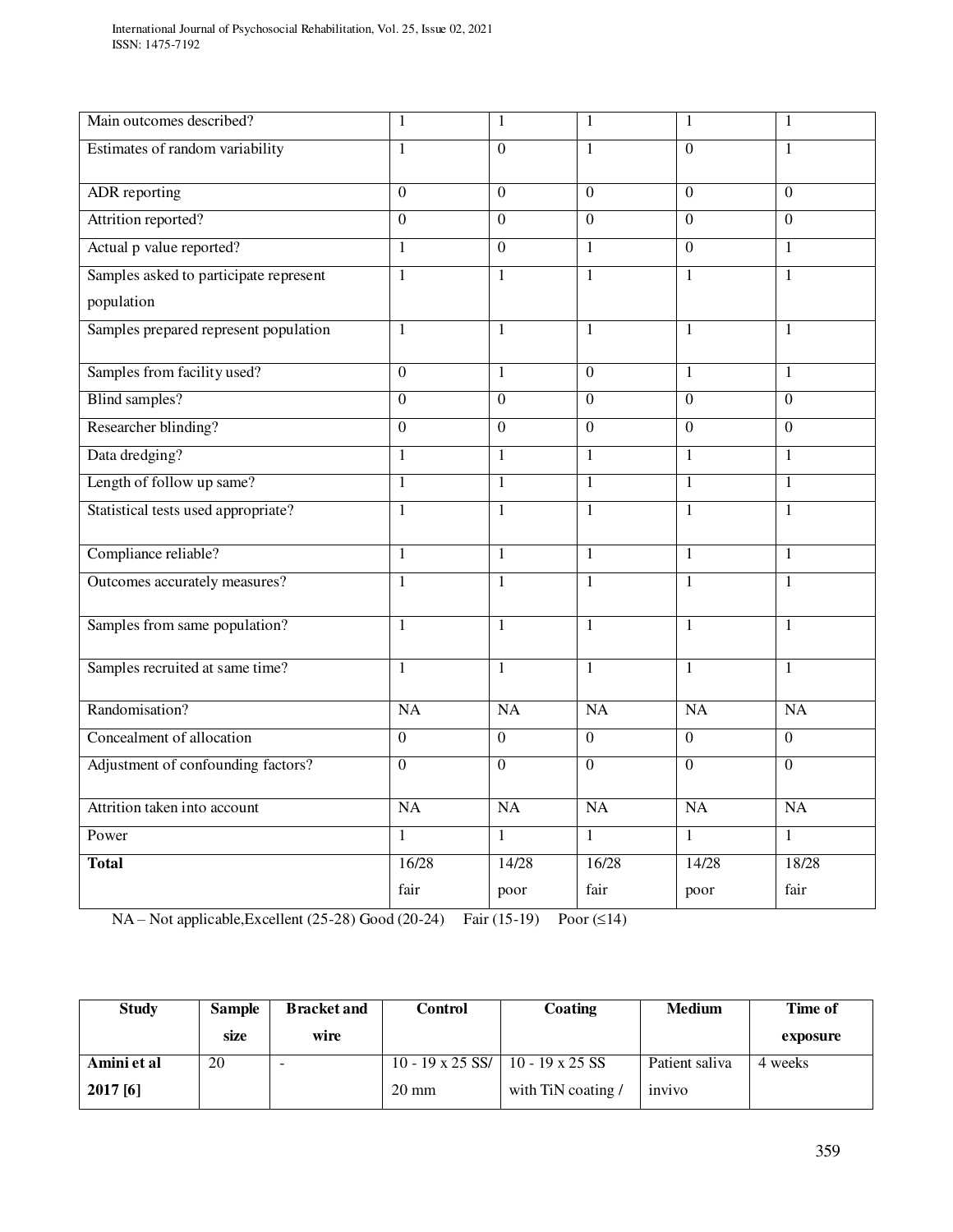|                  |                          |                |                 | $20 \text{ mm}$    |                   |                  |
|------------------|--------------------------|----------------|-----------------|--------------------|-------------------|------------------|
|                  |                          |                |                 |                    |                   |                  |
| Costa Lima et    | $\overline{48}$          | $0.022$ slot   | $12 - Uncoated$ | 12- NiTi coated    | Patient saliva    | 4 weeks          |
| al 2019 [7]      |                          | MBT with       | $SS/7$ mm       | with Rhodium /     | invivo            |                  |
|                  |                          | 0.019x0.025"   | 12 - Uncoated   | 7 <sub>mm</sub>    |                   |                  |
|                  |                          | <b>SS</b>      | NiTi / 7 mm     | 12- NiTi partly    |                   |                  |
|                  |                          |                |                 | coated with Teflon |                   |                  |
|                  |                          |                |                 | $/7$ mm            |                   |                  |
| Demling et al    | 26                       | SL bracket 3M  | $13$ – uncoated | 13 – PTFE coated   | Patient saliva    | 8 weeks          |
| 2010[8]          |                          | with           | SS bracket      | SS bracket         | invivo            |                  |
|                  |                          | 0.016x0.022"   |                 |                    |                   |                  |
|                  |                          | SS             |                 |                    |                   |                  |
| Salehi et al     | $\overline{40}$          | SS premolar    | $20$ – uncoated | $20 - TiO2$ coated | Bacterial         | 1(T0), 30,       |
| 2018 [9]         |                          | brackets       | SS brackets     | SS brackets        | suspension of     | $(T1)60(T2)$ and |
|                  |                          |                |                 |                    | S. mutans $(1.5)$ | $90(T3)$ -days   |
|                  |                          |                |                 |                    | $x 10^{6}$        |                  |
| Asiri et al 2010 |                          | NiTi archwires | 2cm uncoated    | 2cm PTFE coated    | <b>BHI</b> broth  | $\overline{24h}$ |
|                  | $\overline{\phantom{a}}$ |                |                 |                    |                   |                  |
| $[10]$           |                          |                | NiTi            | NiTi (group 1)     |                   |                  |
|                  |                          |                |                 | 2cm Epoxy coated   |                   |                  |
|                  |                          |                |                 | $NiTI$ (group 2)   |                   |                  |
|                  |                          |                |                 | 2cm Rhodium        |                   |                  |
|                  |                          |                |                 | coated NiTi (group |                   |                  |
|                  |                          |                |                 | 3)                 |                   |                  |
| Tupinambá et     | 68                       | Conventional   | 34 SS Uncoated  | 34 -polymer coated | <b>BHI</b> broth  | 72h              |
| al 2017 [11]     |                          | and SL         | conventional    | conventional and   |                   |                  |
|                  |                          | brackets       | and SL brackets | SL brackets        |                   |                  |
| Fatani et al     | 140                      | $0.022$ MBT    | $25 - SS$       | $25 - SS + Ag$     | Blood agar        | 24h              |
| 2017 [12]        |                          |                | brackets        | $25 - SS + TiO2$   |                   |                  |
|                  |                          |                |                 | $25 - SS + Ag -$   |                   |                  |
|                  |                          |                |                 | TiO <sub>2</sub>   |                   |                  |
| Al-Lami et al    | 72                       | 0.018          | $12 - NiTi$     | $12 - Tooth$       | Pure isolate of   | 5, 90, 180min    |
| 2014 [13]        |                          | "archwires     | archwires       | coloured SS-       | S. mutans         |                  |
|                  |                          |                | $12-SS$         | group 1            | from              |                  |
|                  |                          |                | archwires       | 12-tooth coloured  | stimulated        |                  |
|                  |                          |                |                 | $NiTi - group 2$   | saliva with       |                  |
|                  |                          |                |                 | 12 - Teflon SS     | and without       |                  |
|                  |                          |                |                 | $coated - group 3$ | vortex mixer      |                  |
|                  |                          |                |                 |                    |                   |                  |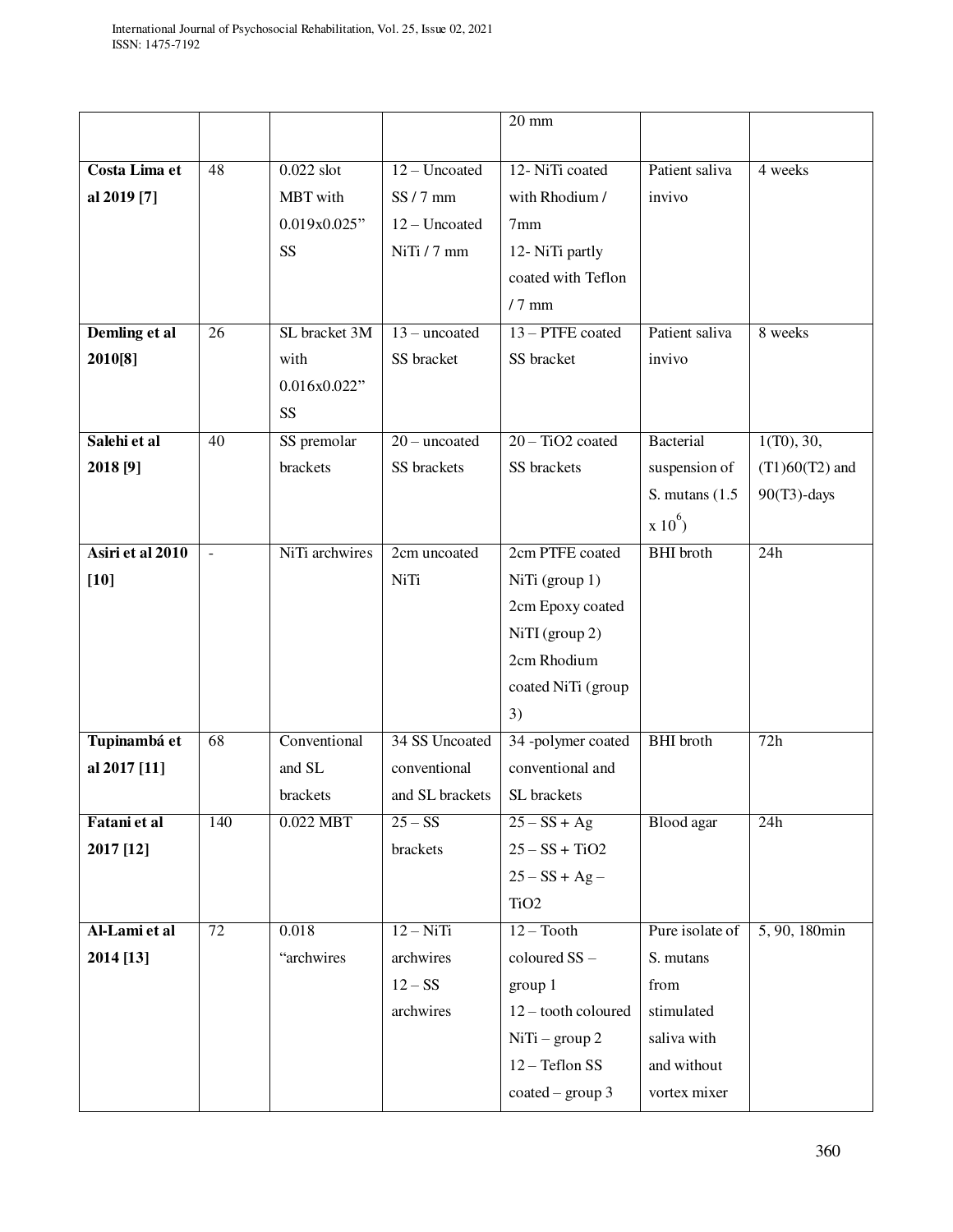| $\overline{12-NiT}$ i Teflon<br>+ serial      |  |
|-----------------------------------------------|--|
|                                               |  |
| dilution<br>$\text{coated} - \text{group } 4$ |  |
|                                               |  |
|                                               |  |
|                                               |  |

## **Table 3: Biofilm Data extraction**

SS – Stainless steel, NiTi – Nickel titanium, TiN – Titanium NitridePTFE – Polytetrafluorethylene (Teflon), TiO<sub>2</sub> – Titanium Oxide, SL – Self ligating

# **Table 3 continued: Biofilm data extraction**

| <b>Study</b>      | <b>Roughness</b>         | <b>Counting</b>   | <b>Control count</b>          | <b>Experiment count</b>                         | <b>Bacteria</b> |
|-------------------|--------------------------|-------------------|-------------------------------|-------------------------------------------------|-----------------|
| Amini et al       | $\overline{\phantom{a}}$ | Serial dilution   | $8 \pm 7.4$                   | 4 ± 3.4                                         | Mixed           |
| 2017 [6]          |                          | + blood agar      |                               |                                                 |                 |
| <b>Costa Lima</b> | Profilomete              | Serial dilution   | $SS - 8.15 \pm 1.37$          | NiTi with Rhodium coating -                     | Mixed           |
| et al 2019 [7]    | $\mathbf r$              | + Blood agar      | $NiTi - 9.28 \pm$             | $11.80 \pm 0.82$                                |                 |
|                   |                          |                   | 2.13                          | NiTi with partial Teflon $-7.01$                |                 |
|                   |                          |                   |                               | ± 0.79                                          |                 |
| Demling et al     | $\sim$                   | <b>SEM</b>        | $0.9 \pm 0.8$ mm <sup>2</sup> | $4.8 \pm 1.2$ mm2                               | Mixed           |
| 2010[8]           |                          |                   |                               |                                                 |                 |
| Salehi et al      | $\overline{a}$           | Serial dilution   | $T0 - 37.71 \pm$              | $T0 - 400.91 \pm 14.67$ T <sub>2</sub> - 401.58 | S. mutans (ATCC |
| 2018 [9]          |                          | + TPY agar        | 5.21 T1 - 37.81               | $\pm$ 14.01 T3 - 400.31 $\pm$ 14.68 T4          | 25175)          |
|                   |                          |                   | $\pm$ 5.03 T2 -               | $-402.04 \pm 13.98$                             |                 |
|                   |                          |                   | $37.98 \pm 5.37$ T3           |                                                 |                 |
|                   |                          |                   | $-37.74 \pm 5.21$             |                                                 |                 |
| Asiri et al       | Profilomete              | Serial dilution   | $3.40 \pm 0.39$               | Group $14.76 \pm 0.27$ , $3.73 \pm$             | Streptococcus   |
| 2010 [10]         | $\mathbf{r}$             | $+$ BHI           |                               | 0.12 Group $2\,5.55 \pm 0.26$ , 4.64            | mutans          |
|                   |                          | medium            | $2.49 \pm 0.12$               | ± 0.21                                          | Streptococcus   |
|                   |                          |                   |                               | Group 3 3.85 $\pm$ 0.20, 2.79 $\pm$             | sobrinus        |
|                   |                          |                   |                               | 0.14                                            |                 |
| <b>Tupinambá</b>  | Confocal                 | <b>BHI</b> agar   | $SL - 9.13 \pm 0.63$          | $SL - 9.00 \pm 0.31$                            | Streptococcus   |
| et al 2017        | inferometry              |                   | $C - 7.99 \pm 1.82$           | $C - 5.79 \pm 2.78$                             | mutans, ATCC    |
| $[11]$            |                          |                   |                               |                                                 | #35688          |
| Fatani et al      | $\mathbf{r}$             | Lysoge-ny         | $S.$ mutans $0.36$            | S. mutans                                       | S. mutans       |
| 2017 [12]         |                          | $b$ roth + serial | ± 0.036                       | $0.27 \pm 0.043$                                | P.gingivalis    |
|                   |                          | dilution          |                               | $0.29 \pm 0.050$                                |                 |
|                   |                          |                   | P.gingivalis                  | $0.25 \pm 0.058$                                |                 |
|                   |                          |                   | $0.21 \pm 0.02$               | P.gingivalis $0.17 \pm 0.022$                   |                 |
|                   |                          |                   |                               | $0.15 \pm 0.024$                                |                 |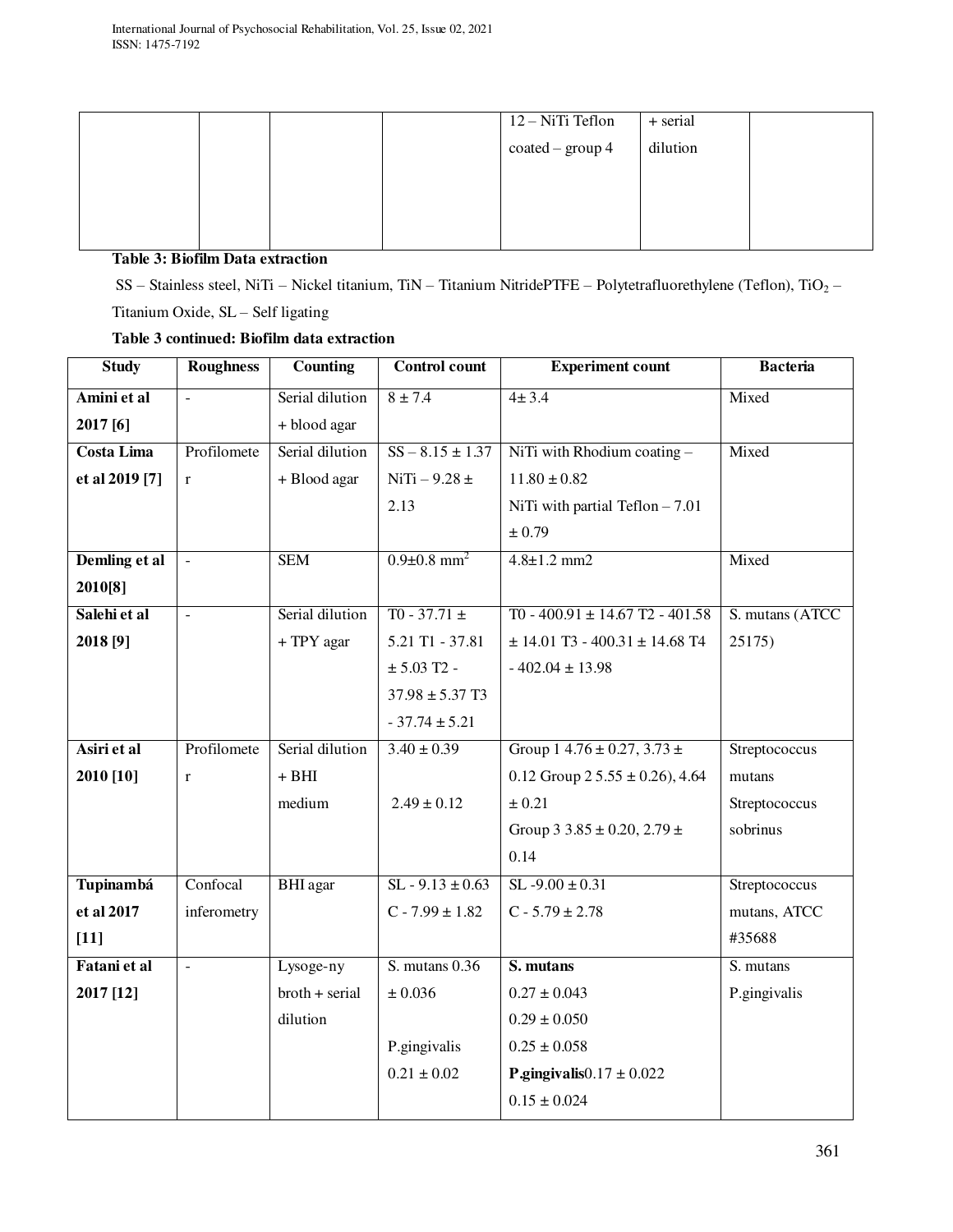|               |                          |            |                | $0.13 \pm 0.027$           |           |
|---------------|--------------------------|------------|----------------|----------------------------|-----------|
|               |                          |            |                |                            |           |
|               |                          |            |                |                            |           |
| Al-Lami et al | $\overline{\phantom{a}}$ | CFU strips | $95 \pm 93.67$ | Group $1 - 120 \pm 120$    | S. mutans |
| 2014 [13]     |                          |            | $148 \pm 148$  | Group $2 - 109 \pm 109.33$ |           |
|               |                          |            |                | Group $3 - 89 \pm 90$      |           |
|               |                          |            |                | Group 4 - 74 $\pm$ 75.33   |           |

BHI – Brain heart infusion, PBS – Phosphate buffered saline, EDTA - Ethylenediaminetetraacetic acid, CFU – Colony forming units, SEM – Scanning electron microscopy

## **Table 4: Roughness data extraction**

| <b>Study</b>   | <b>Method</b> | Control group roughness                 | <b>Experimental group roughness</b>     |
|----------------|---------------|-----------------------------------------|-----------------------------------------|
| Costa Lima     | Profilometer  | Uncoated $SS - 0.59 \pm 0.39$ µm        | Partially coated teflon NiTi archwire - |
| et al 2019 [7] |               | Uncoated NiTi $-0.57 \pm 0.36$ µm       | $1.79 \pm 0.41$ µm                      |
|                |               |                                         | Rhodium coated NiTi archwires $-0.90$   |
|                |               |                                         | $\pm$ 0.37 µm                           |
| Asiri et al    | Profilometer  | Uncoated NiTi archwire $-0.29 \pm 0.16$ | PTFE coated NiTi $-0.74 \pm 0.49$       |
| 2010 [10]      |               |                                         | Epoxy coated NiTi $-1.29 \pm 0.49$      |
|                |               |                                         | Rhodium coated NiTi $-0.34 \pm 0.31$    |
| Tupinambá      | Confocal      | Uncoated conventional bracket $-3.760$  | Coated conventional bracket $-1.749$    |
| et al 2017     | inferometry   | Uncoated self-ligating bracket $-1.749$ | Coated self-ligating bracket $-1.649$   |
| $[11]$         | (median)      |                                         |                                         |
|                | values)       |                                         |                                         |

SS – Stainless steel, NiTi – Nickel titanium, TiN – Titanium Nitride, PTFE – Polytetrafluorethylene (Teflon)

## **4.2 Data extraction**

Of the eight studies reviewed, four [8], [9], [11], [12] studies were based on surface modification of the bracket and Four [6], [7], [10], [13] studies were based on the surface modification of the archwire. The results of the data extraction are presented in table 3.

Roughness was estimated as secondary outcome in three studies of which two were done with surface profilometer [7], [10] and one with confocal microscopy [11] which are described in Table 4.

Titanium compounds [6], [9], [12], rhodium coating [7], [10], Teflon coating [7], [8], [10], [13] and Polymer coating [10], [11], [13] were studied in this systematic review.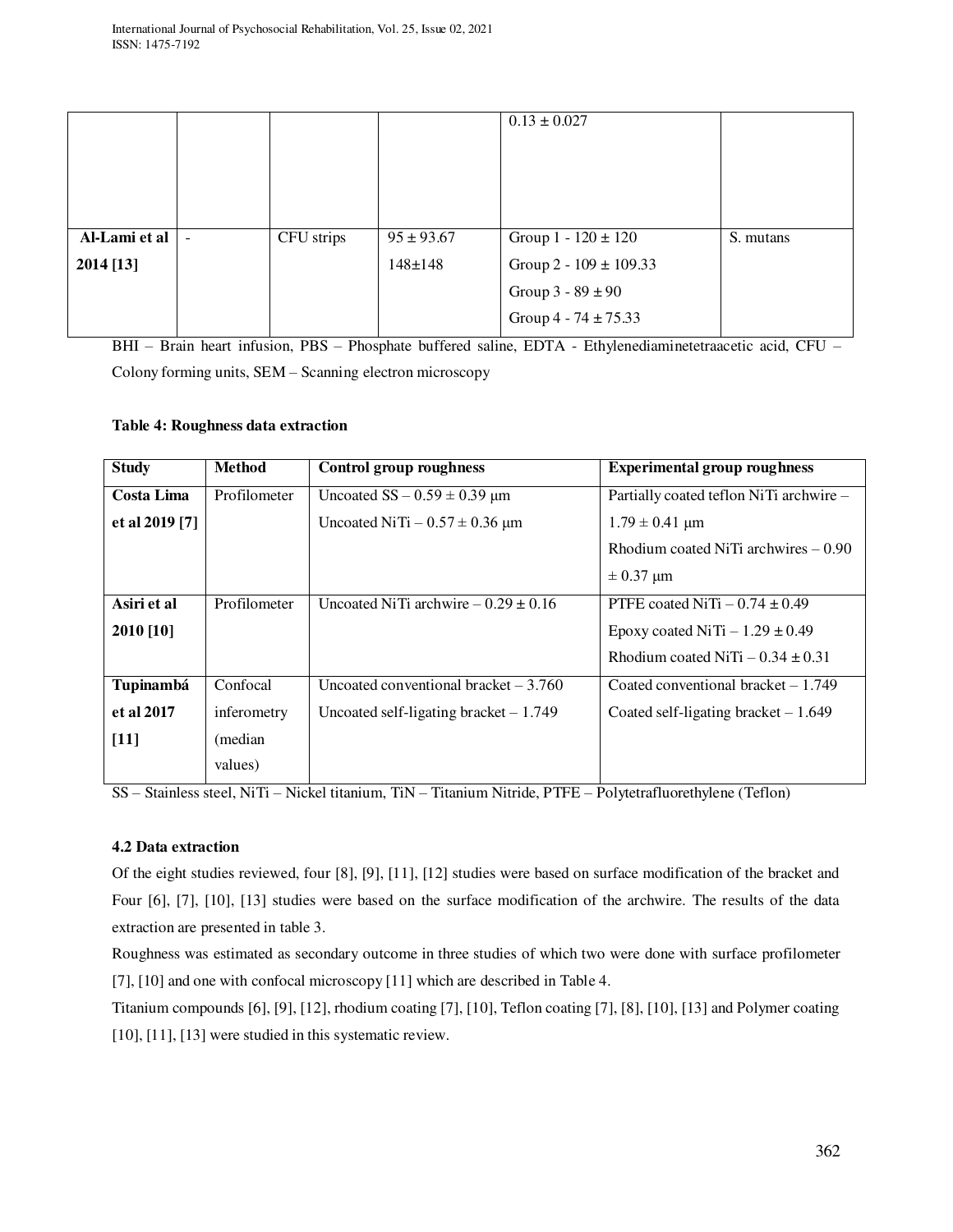#### **5 Discussion**

In this systematic review, the adhesion of various microorganisms especially *S. mutans* was studied. Although only mixed microbial flora can be studies in the oral cavity, invitro studies offer us the method to assess the selective adhesion of certain microbes like *S. mutans* and *P.gingivalis*which have been attributed to causing dental caries and periodontal problems respectively. In the various methods of surface modification of the orthodontic appliance some are aimed for aesthetic enhancement which includes Rhodium, Teflon and polymer coating while some titanium compounds and silver compounds are used as antimicrobial coating aimed for reducing the bacterial load adhering on the orthodontic appliance.

#### **5.1 Titanium compounds**

Titanium is a silvery white metal with high strength and low-density possessing corrosion resistant properties. Oxide of titanium mainly  $TiO<sub>2</sub>$  is used as a pigment in food and cosmetics due to its white coloured appearance. It also possesses antimicrobial activity due to hydroxyl ion formation

The study by Fariborz et al [6] state there is a statistical significance in reduction of the microbial count and a 49.65% reduction in the cell count of the microbes which was present on the archwire. Although the article taken into the study did not measure the roughness of the wire after coating, a study by Scarano et al [22] state that the reduction in micro-organism count is not a function of the surface roughness of the coating but because of the antimicrobial effect of the titanium nitride coating as the roughness slightly increased in titanium – nitride coated implants. Another study [23] also states there is a slight increase in the roughness due to the coating, from 19.2 nm for the untreated nickel titanium wire and 21.9 nm for the Titanium – nitrogen coated wire. Hence there is a reduced microbial count due to the antimicrobial activity of the titanium nitrogen coating and improved oral hygiene at the cost of a mild increase in surface roughness of the material.

The study [9] by Parisa et al comprising of nitrogen doped titanium oxide coating of brackets state there is a significant reduction in the microbial count mainly due to the antimicrobial action of the titanium oxide coating which can be attributed towards formation of superoxide ions and hydroxyl radicals after exposure to UV light, which causes oxidative damage to the bacterial cell membrane ultimately leading to cell death [24]. Nitrogen doping is shown to alter the photocatalytic activity of titanium oxide making it active to visible light along with UV light [24]. Titanium oxide coated brackets showed a highly significant reduction in the microbial count when compared to regular brackets, from a mean 400 colonies in control to just 38 colonies in the study group indicating a 9.5-fold reduction in the colony count. A study by [26] state there is a significant reduction in the surface roughness of the brackets after titanium oxide coating.

The study by Fatani et al [12] also conclude that there is a significant reduction in the biofilm adhesion to the wire following the coating with titanium oxide. It also compared silver coating and silver with titanium oxide coating. The reduction in microbe count in by silver coating maybe caused due to the antimicrobial activity of silver [27] as it causes damage of bacterial cell wall and suppresses bacterial proliferation, reducing the bacterial counts. Naturally with the use of titanium oxide and silver coating, there is an additive effect on the antimicrobial activity significantly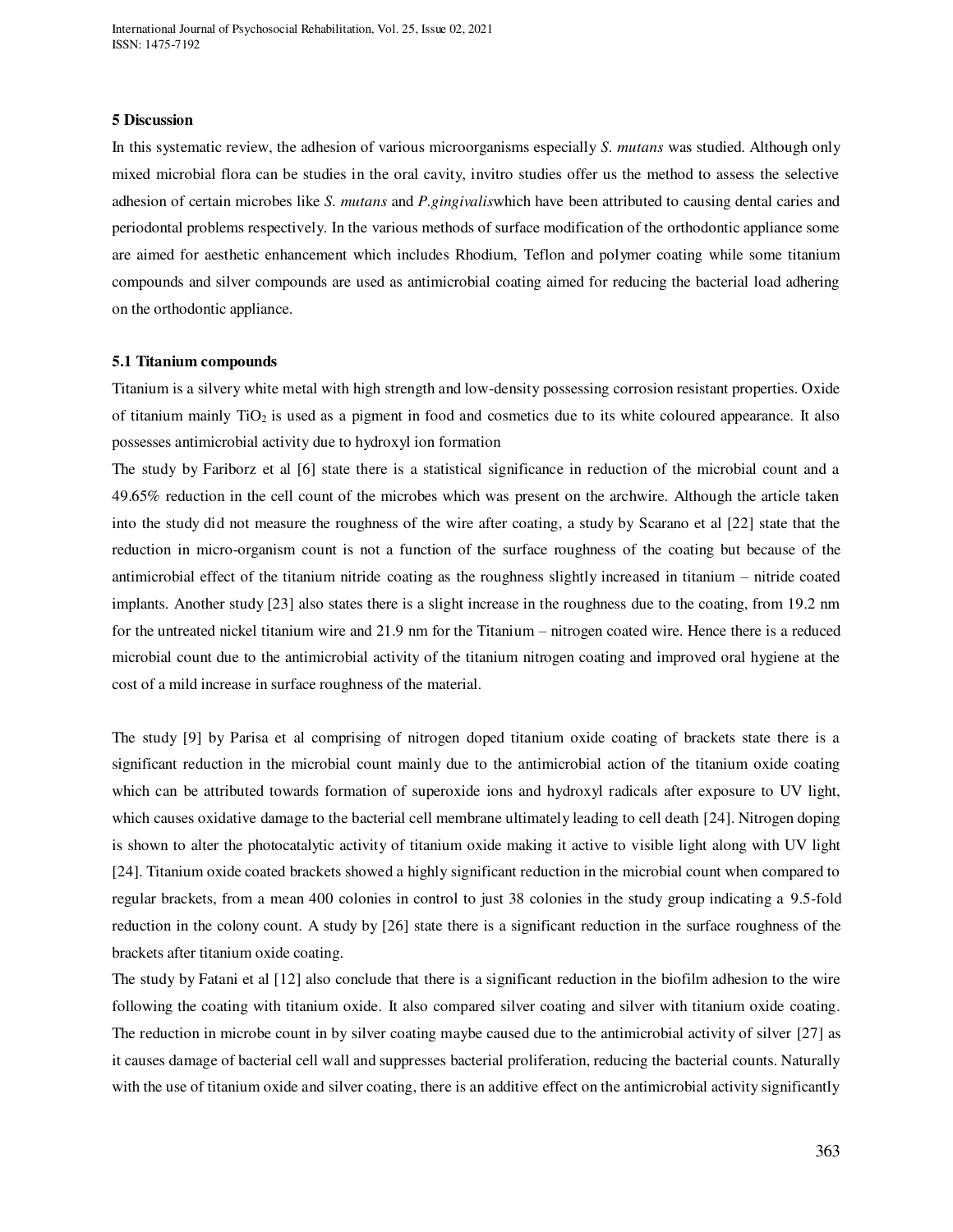reducing the adhesion of bacteria and biofilm formation although a small increase in surface roughness is inevitable with silver coating [28].

## **5.2 Teflon**

Teflon is polytetrafluorethylene. It is a hydrophobic substance. It is used in coating of catheters in the medical field so that it won't harbour microorganisms preventing the development of nosocomial infections.

In the study by Costa Lima et al [7], he states that when compared to complete coating by rhodium, and uncoated nickel titanium archwires, teflon coating has much lesser biofilm adhesion. However, the article also states there is correlation between the surface roughness and biofilm adhesion and that roughness of an archwire increases progressively in intra oral conditions due to abrasions caused by brushing and eating. The increase in roughness of teflon is more compared to the increase in roughness of uncoated nickel titanium archwires. Hence, according to the study, partial coating of organisms causes lesser biofilm adhesion than complete coating.

In the study by Aliaa Abdul Rhman Al-Lami et al [13], they state there is a reduction in the number of microorganisms adhering to teflon coated archwires.

In a study by Demling et al [8], they studied about the effect of coating teflon on brackets and found that there was a 5-fold reduction in the number of microbes adhering to the teflon coated brackets than uncoated brackets, may be due to the anti-adhesive effect of teflon. The teflon coated brackets did get abraded over the course of time especially where sheer forces acted on the bracket.

Although the decrease in roughness of teflon coating is may be the cause for the decrease in the number of microbes adhering to the archwire, other possibilities include the fluoride side chain which may increase the hydrophobicity of the material hence reducing the wettability and contact angle on the coating [29].

Also, teflon being fluoropolymers have high electronegativity which prevents certain dispersive factors like Vander walls force of attraction which is considered as the main mechanism of microbial adhesion [8].

In the study by Asiri et al [10], he states that rhodium coating and uncoated nickel titanium archwires have lesser biofilm adhesion when compared to teflon coated archwires and that there is a positive correlation between surface roughness and biofilm adhesion. This is in direct contradiction to the previous studies [2], [8], [13].

### **5.3 Rhodium**

Rhodium is a silvery white metal which is relatively inert, hence corrosion resistant. Due to its white appearance and chemically inert nature, it is sued for coating orthodontic archwires for aesthetic purposes.

In the study by Costa Lima et al [7], they state the roughness of as received nickel titanium archwires is more compared to the uncoated and teflon coated nickel titanium archwires, but the roughness increase of Rhodium coated archwires is less than those of uncoated and teflon coated archwires. The microbial count adhering on rhodium coated nickel titanium archwires is more compared to the uncoated and teflon coated archwire.

The study by Asiri et al [10] state Rhodium has closer surface roughness to uncoated nickel titanium archwires and lesser roughness than teflon or epoxy coated wires. The biofilm adhesion was also reduced which is in disagreement with the previous study [7].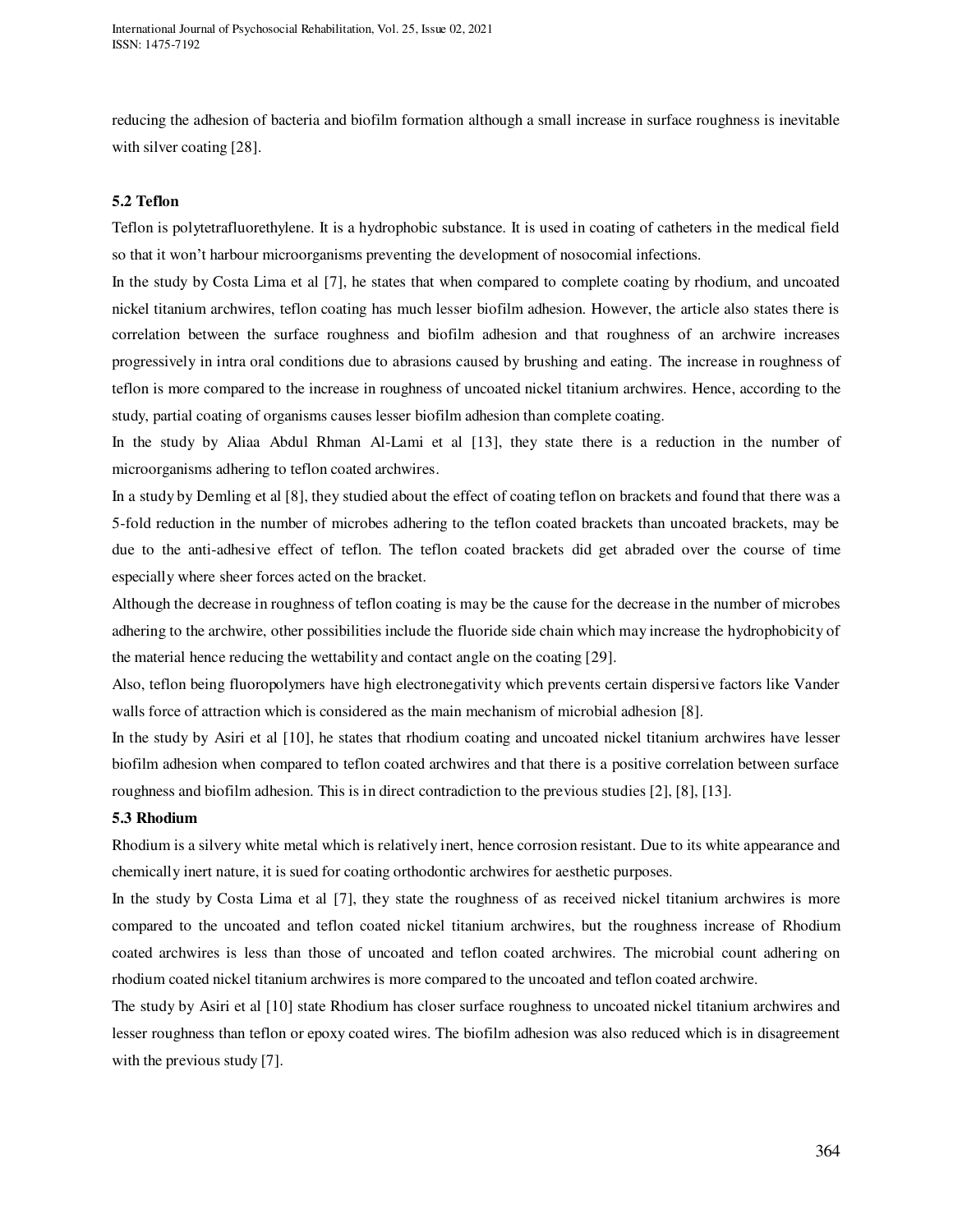### **5.4 Polymer coating**

Epoxies are thermosetting polymers which contains one or more epoxide groups. Epoxy resin coating provides excellent adhesion, chemical resistanceand dimensional stability. In orthodontics, it is used in composite resins for bonding and as aligners. It is also used as archwire coatings for aesthetic purposes.

In the study by Aliaa Abdul Rhman Al-Lami et al [13], they state that the roughness of the epoxy coating is slightly higher than that of uncoated archwires and hence there is a slight increase in the number of microbes adhering to the surface of the archwires.

The study by Asiri et al [10] state there is an increase in the surface roughness of the epoxy coated archwires and hence an increase in the number of microbes adhering to the surface of the archwire. The roughness of archwire as highest for epoxy coated archwires followed by teflon coated archwires and lastly rhodium coated archwires.

One study [11] assessed the microbial adhesion of a bracket with an organosilicon compound – hexamethyldisiloxane (HMDSO). Hexamethyldisiloxane is used for its hydrophobic property and anti-adherent nature, hence decreasing microbial adhesion on the bracket. The article concluded that there is a reduction in surface roughness and microbial adhesion in the polymer coated conventional bracket.

Although a number of studies state surface roughness of the coating is a function of microbial adhesion, some studies are in disagreement to it. Surface roughness may be an important but not the only factor in determining the microbial adhesion on the surface of the appliance. The chemical reactivity against the microbes, its antimicrobial nature, the minimum inhibitory concentration of that substance, polar nature of the coating substance, ability to withstand oral functions and abrasiveness of the coating, wettability with oral fluids, feasibility to completely coat the bracket or archwire without disrupting archwire bracket play or bracket adhesion to the tooth, intra oral age changes of the coating whether it undergoes degradation or its dimensional stability in the varying oral conditions like temperature and pH are also to be considered.

#### **6 Conclusion**

Within the limitations of this systematic review, we have discussed the various surface modifications of orthodontic appliances that have been studied for their biofilm or microbial adhesion nature.

The surface modification of an orthodontic appliance does bring about changes in the number of microbes it harbours. This systematic review indicates the requirement of many studies with high methodological qualityand randomised control trials for further developments in the field of surface modifications of appliances which are both aesthetic and possessing antimicrobial property low bio film adhesion property.

## **7.1 Ethics approval and consent to participate**

Not applicable **7.2Consent for publication**  Not applicable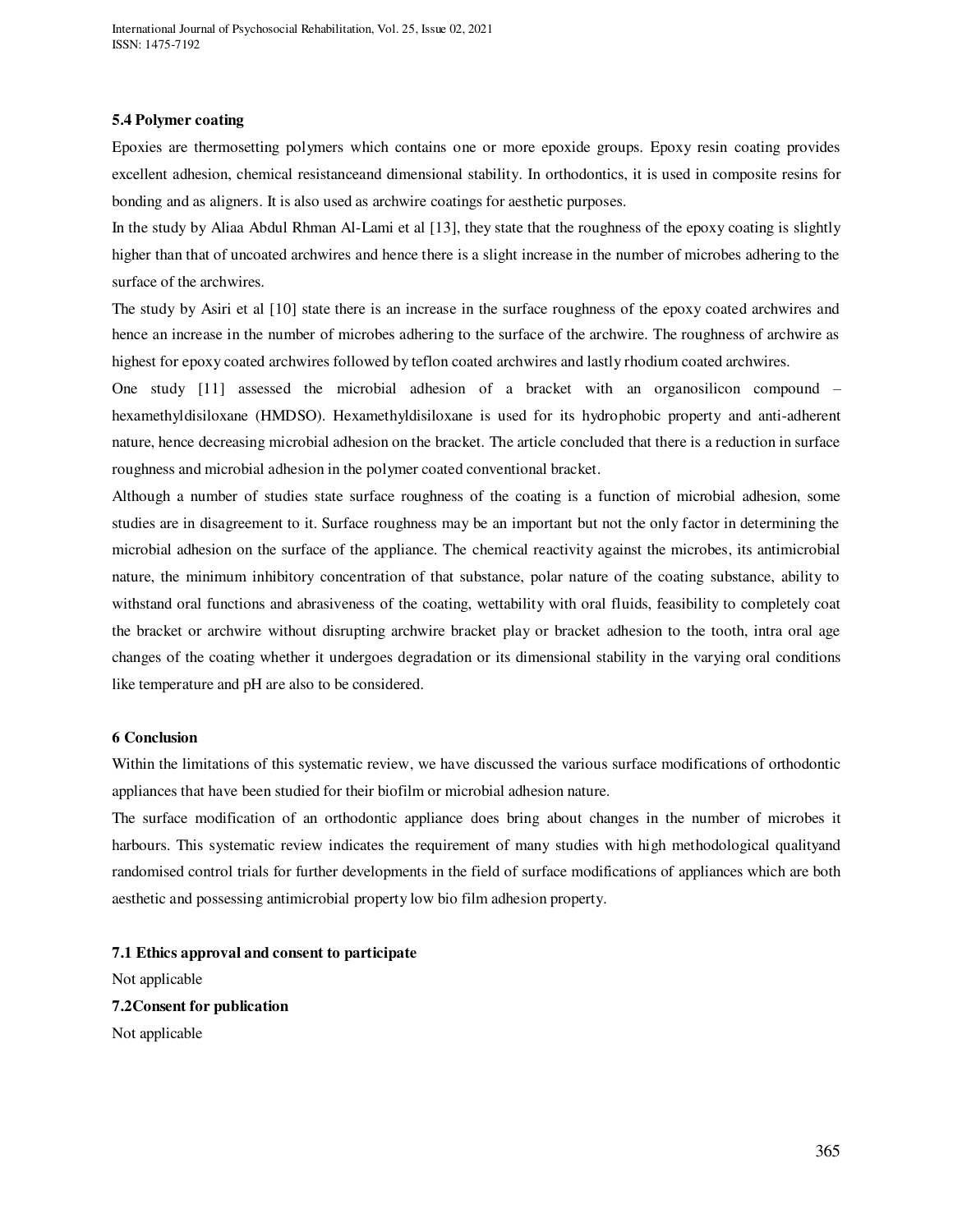International Journal of Psychosocial Rehabilitation, Vol. 25, Issue 02, 2021 ISSN: 1475-7192

### **7.3Availability of data and materials**

All data generated or analysed during this study are included in this published article [and its supplementary information files].

## **7.4 Competing interests**

The authors declare that they have no competing interests

## **7.5 Funding**

Not funded

## **7.6Authors' contributions**

NS and DS contributed towards searching the electronic database for suitable studies. NS and DD performed Risk of bias assessment. DS and DD performed data extraction. In case of any disagreement RK was consulted with. All authors read and approved the final manuscript.

### **7.7Acknowledgements**

Not applicable

### **8 References**

- 1. Tufekci, E., Dixon, J. S., Gunsolley, J. C., & Lindauer, S. J. (2011). Prevalence of white spot lesions during orthodontic treatment with fixed appliances. The Angle Orthodontist, 81(2), 206–210.
- 2. Liu H, Sun J, Dong Y, et al. Periodontal health and relative quantity of subgingival Porphyromonas gingivalis during orthodontic treatment. *Angle Orthod*. 2011;81(4):609-615. doi:10.2319/082310-352.1
- 3. Tawfik, M., Maaly, T., EL-Nagar, R. (2020). Evaluation of Surface Roughness and Microbial Biofilm Adhesion of Different Orthodontic Arch-wires. *Egyptian Dental Journal*, 66(Issue 2 - April (Orthodontics, Pediatric& Preventive Dentistry)), 727-736.
- 4. [PLoS Medicine \(](http://journals.plos.org/plosmedicine/)OPEN ACCESS) Moher D, Liberati A, Tetzlaff J, Altman DG, The PRISMA Group (2009). Preferred Reporting Items for Systematic Reviews and Meta-Analyses: The PRISMA Statement. [PLoS Med 6\(7\): e1000097.](http://journals.plos.org/plosmedicine/article?id=10.1371/journal.pmed.1000097)
- 5. Downs SH, Black N. The feasibility of creating a checklist for the assessment of the methodological quality both of randomised and non-randomised studies of health care interventions. J Epidemiol Comm Health. 1998;52:377-384
- 6. Amini F, Bahador A, Kiaee B, Kiaee G. The Effect of the Titanium Nitride Coating on Bacterial Adhesion on Orthodontic Stainless Steel Wires: in Vivo Study. Biosc.Biotech.Res.Comm. 2017;10(1).
- 7. Costa Lima KC, BeniniPaschoal MA, de Araújo Gurgel J, Salvatore Freitas KM, Maio Pinzan-Vercelino CR. Comparative analysis of microorganism adhesion on coated, partially coated, and uncoated orthodontic archwires: A prospective clinical study. *Am J Orthod Dentofacial Orthop*. 2019;156(5):611-616. doi:10.1016/j.ajodo.2018.11.014
- 8. Demling A, Elter C, Heidenblut T, et al. Reduction of biofilm on orthodontic brackets with the use of a polytetrafluoroethylene coating. *Eur J Orthod*. 2010;32(4):414-418. doi:10.1093/ejo/cjp142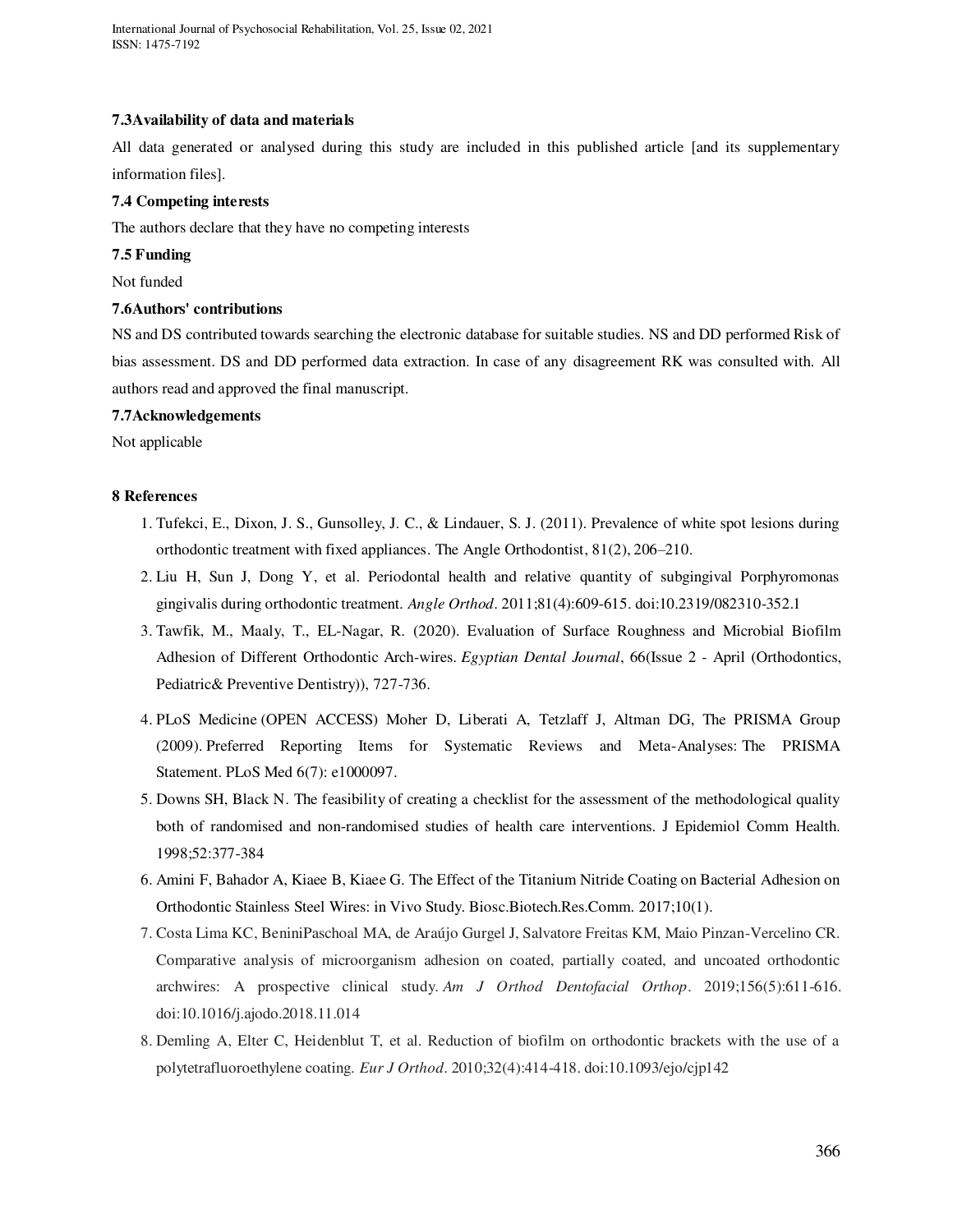- 9. Salehi P, Babanouri N, Roein-Peikar M, Zare F. Long-term antimicrobial assessment of orthodontic brackets coated with nitrogen-doped titanium dioxide against Streptococcus mutans. *Prog Orthod*. 2018;19(1):35. Published 2018 Sep 17. doi:10.1186/s40510-018-0236-y
- 10. Asiry, Moshabab&AlShahrani, Ibrahim &Almoammar, Salem & B.H, Durgesh &Alkhuraif, Abdulaziz&Hashemd, Mohamed. (2018). Influence of Epoxy, Polytetrafluoroethylene (PTFE) and Rhodium surface coatings on surface roughness, nano-mechanical properties and biofilm adhesion of Nickel Titanium (Ni-Ti) archwires. Materials Research Express. 5. 10.1088/2053-1591/aaabe5.
- 11. Tupinambá RA, Claro CAA, Pereira CA, Nobrega CJP, Claro APRA. Bacterial adhesion on conventional and self-ligating metallic brackets after surface treatment with plasma-polymerized hexamethyldisiloxane. *Dental Press J Orthod*. 2017;22(4):77-85. doi:10.1590/2177-6709.22.4.077-085.oar
- 12. Fatani EJ, Almutairi HH, Alharbi AO, et al. In vitro assessment of stainless steel orthodontic brackets coated with titanium oxide mixed Ag for anti-adherent and antibacterial properties against Streptococcus mutans and Porphyromonas gingivalis. *MicrobPathog*. 2017;112:190-194. doi:10.1016/j.micpath.2017.09.052
- 13. Al-Lami, Aliaa A and Iman I. Al-Sheakli. "Quantitative assessment of Mutans Streptococci adhesion to coated and uncoated orthodontic archwires(In vitro study)." *Journal of baghdad college of dentistry* 26 (2014): 156-162.
- 14. Ulhaq A, Esmail Z, Kamaruddin A, et al. Alignment efficiency and esthetic performance of 4 coated nickel-titanium archwires in orthodontic patients over 8 weeks: A multicenter randomized clinical trial. *Am J Orthod Dentofacial Orthop*. 2017;152(6):744-752. doi:10.1016/j.ajodo.2017.07.014
- 15. Morita Y, Imai S, Hanyuda A, Matin K, Hanada N, Nakamura Y. Effect of silver ion coating of fixed orthodontic retainers on the growth of oral pathogenic bacteria. *Dent Mater J*. 2014;33(2):268-274. doi:10.4012/dmj.2013-216
- 16. Narayanan, S &Sabarigirinathan, C & Goel, Saurab&Saidath, K &Siddharthan, A & P, Balashanmugam&Deepiha, D. (2019). Assessment of the antibacterial activity of nano silver coated , uncoated and teflon/tooth-coloured orthodontic niti archwires against s.mutans, e.coli, staph. Aureus, bacillus subtilis & candida species and cytotoxicity assay of uncoated and coated wires respectively. 84-96.
- 17. Mousavi SM, Shamohammadi M, Rastegaar Z, Skini M, Rakhshan V. Effect of esthetic coating on surface roughness of orthodontic archwires. *Int Orthod*. 2017;15(3):312-321. doi:10.1016/j.ortho.2017.06.019
- 18. Alsanea JA, Al Shehri H. Evaluation of Nanomechanical Properties, Surface Roughness, and Color Stability of Esthetic Nickel-Titanium Orthodontic Archwires. *J Int Soc Prev Community Dent*. 2019;9(1):33- 39. doi:10.4103/jispcd.JISPCD\_365\_18
- 19. Isac J, Chandrashekar BS, Mahendra S, Mahesh CM, Shetty BM, Arun AV. Effects of clinical use and sterilization on surface topography and surface roughness of three commonly used types of orthodontic archwires. *Indian J Dent Res*. 2015;26(4):378-383. doi:10.4103/0970-9290.167628